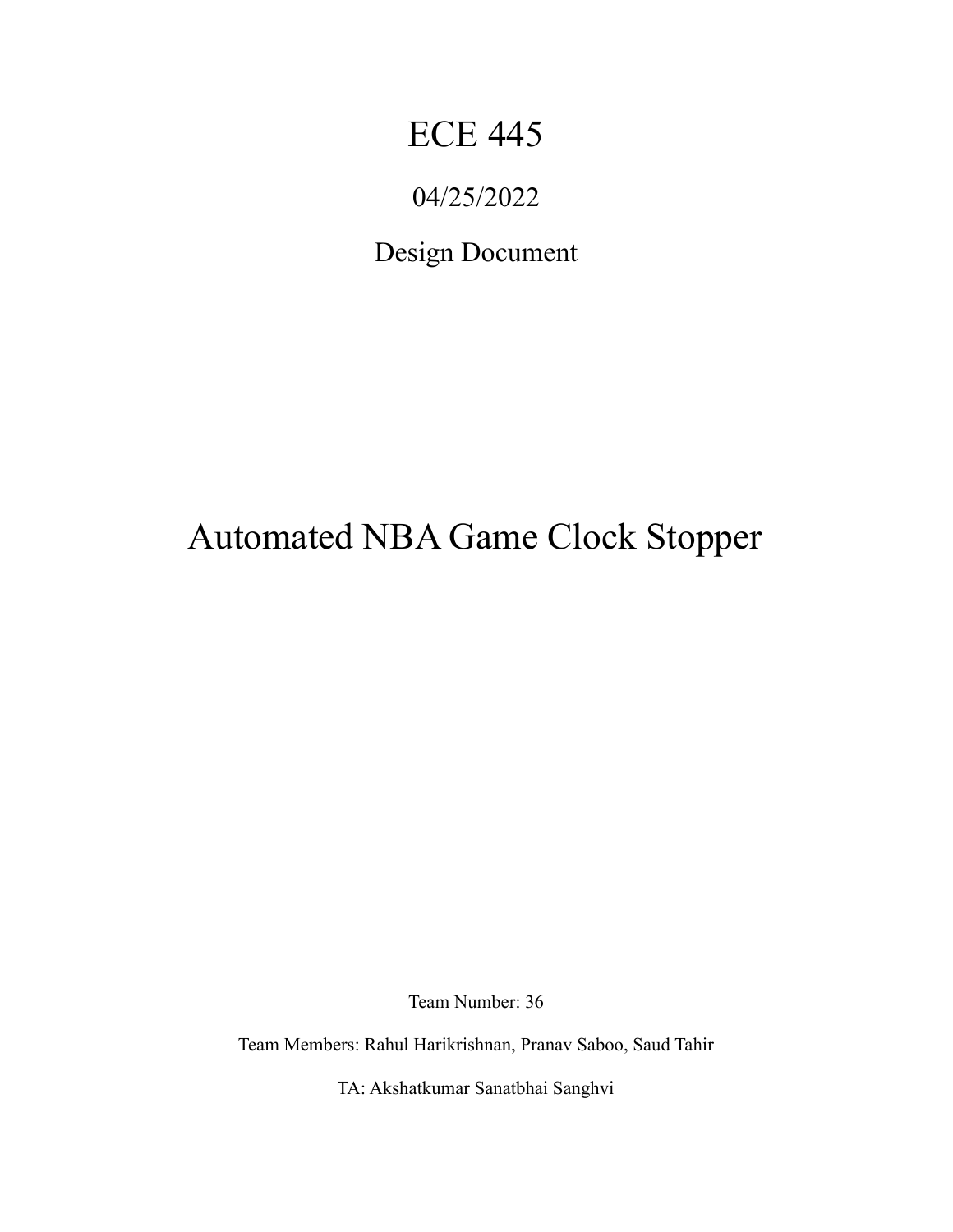#### Problem and Solution Overview

Within the last two minutes of an NBA game, the game clock is supposed to stop immediately after each made shot. This process is currently done manually by a game clock operator. However, as viewers, we have seen delays in this manual stopping of the clock due to human reaction speed. An example of this can be seen in Game 6 of the 2013 finals where Ray Allen hit a game-tying 3 pointer with 5.2 seconds left on the clock. However, after looking at the replay we can see that the ball actually clears the net with 5.5 seconds left on the clock [1]. Although this may seem insignificant, this is a large amount of time in the final seconds of a game. Another example can be seen in game 5 of the 2021 Finals where Khris Middleton makes a layup in a close game. The clock stops at 27.2 seconds, but when looking at the replay we see that the clock should have stopped at 27.5 seconds [2]. An accurate stoppage of the clock is crucial for close games as every tenth of a second is enough time for another possession, which can influence the outcome of the game. We are proposing the development of a system that will track when the ball goes through the hoop and subsequently stops the game clock. This will be done using a five-sensor system that will be integrated with the net to minimize inaccurate clock stoppage.

We plan to use four ambient light sensors that will be placed on the net five inches below the rim. This measurement is because the ball will be halfway down the rim with minimal chance to bounce out. These sensors will be placed circularly around the center of the net at 90-degree increments. We will have a fifth ambient light sensor that will be placed at the bottom of the net. A shot is considered "officially made" when the basketball passes the bottom of the net, so this fifth sensor will be used to stop the game clock at the correct time [3]. All five sensors will connect to the PCB, constantly outputting signals that indicate the level of ambient light. Our PCB will then determine if the clock needs to be stopped and send an appropriate signal to stop the clock when a shot is made.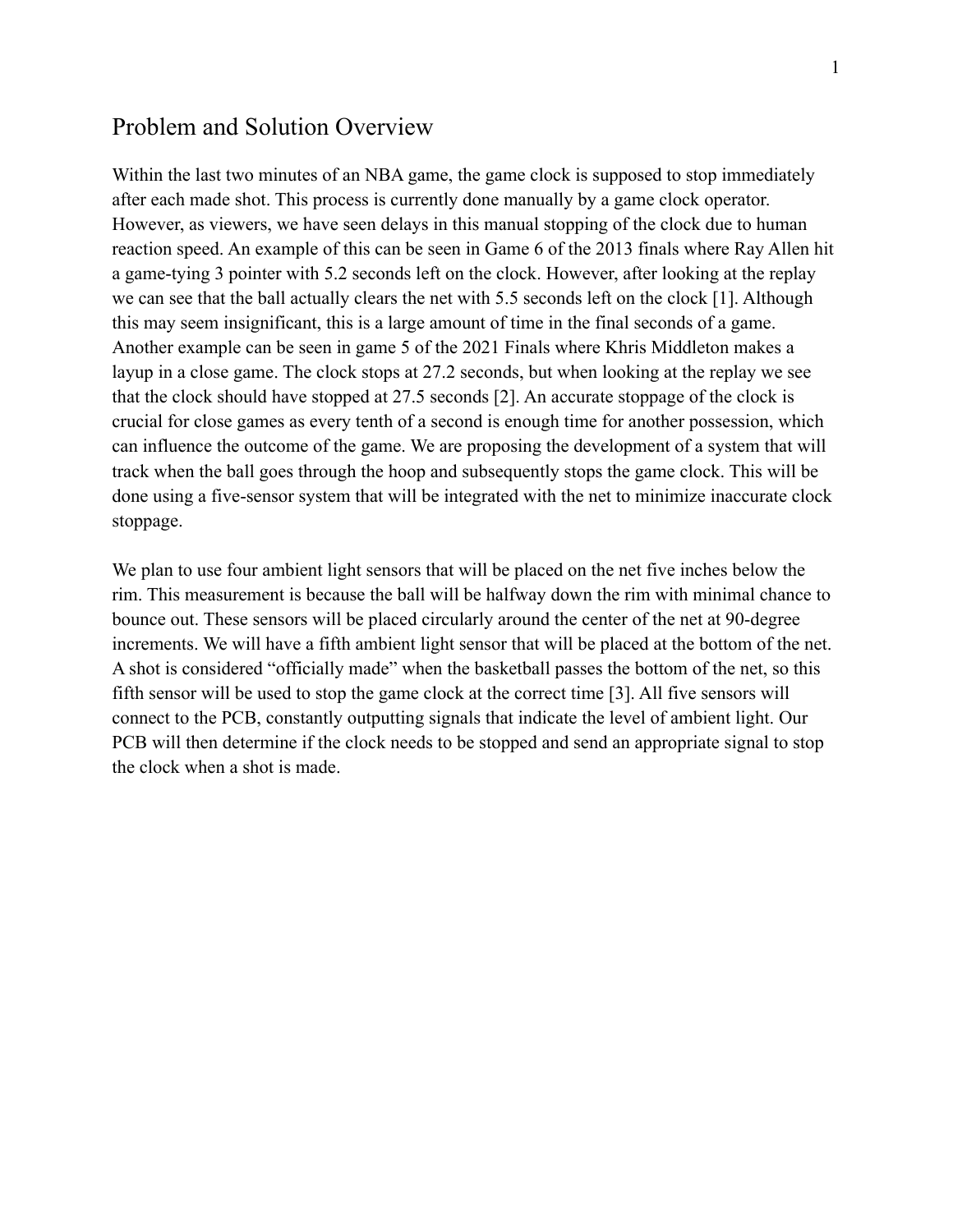## Visual Aid



Figure 1. Visual aid of proposed system.

### High-level Requirements List

- The system must not stop the clock in the situation where a human hand is touching the net at the horizontal level of the four upper sensors.
- The clock must stop within 0.3 seconds of the basketball being detected by the bottom sensor on a made shot.
- In the case where the basketball hits the net without going through the rim, causing the net to sway or fold, the system must not stop the clock.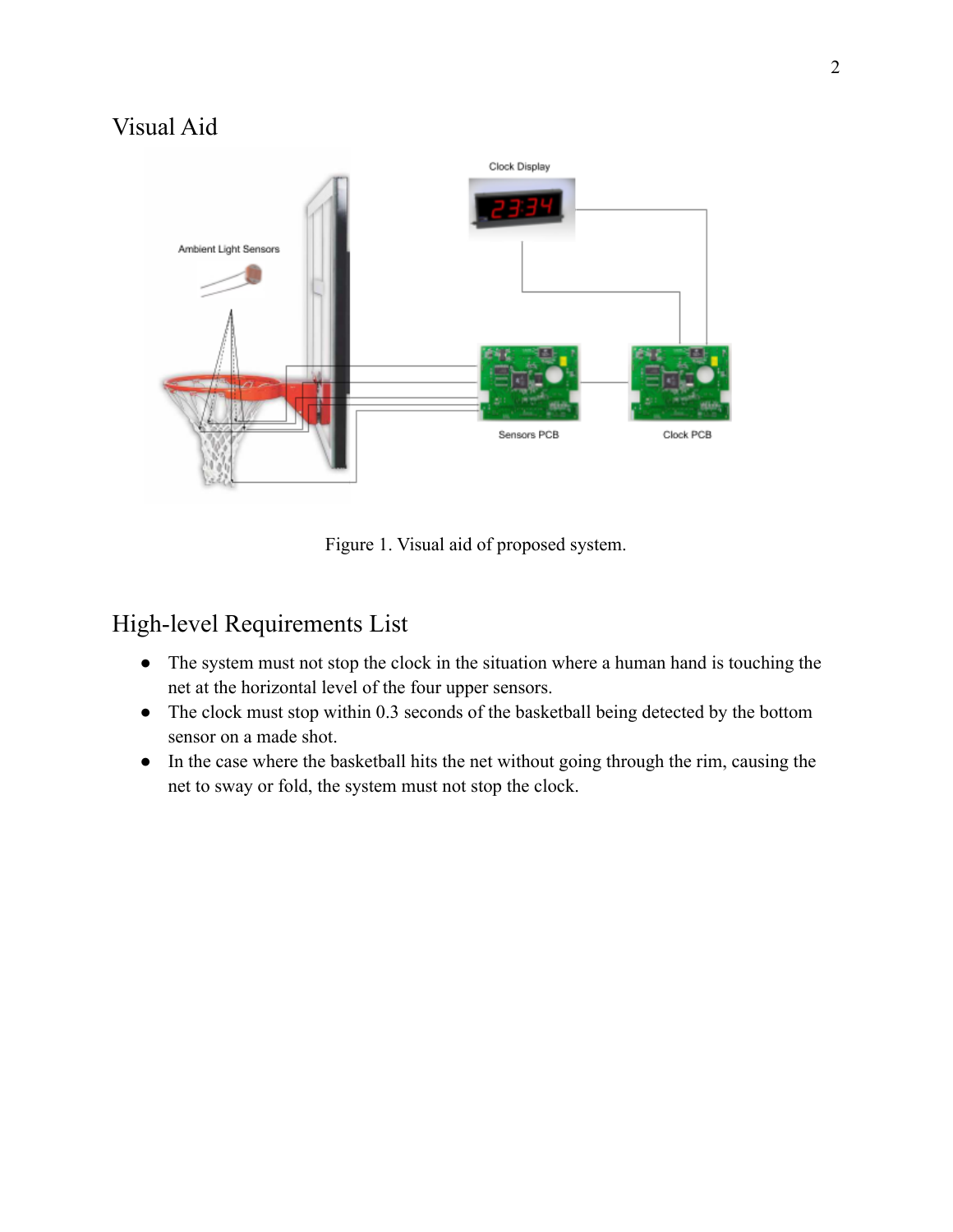#### Block Diagram



Figure 2. Block diagram breakdown of subsystems.

The block diagram consists of four subsystems: power, sensor, control & processing, and clock. The power subsystem will provide the appropriate power to each component in the system. The sensor subsystem is responsible for communicating the signals from each of the five sensors to the control  $\&$  processing subsystem. The control  $\&$  processing subsystem is responsible for utilizing two PCBs with microcontrollers that take the signals from the sensors and determine that a shot has been made when at least two of the four top sensors and the bottom sensor are triggered. The clock subsystem takes this decision and its microcontroller stops the timer, which is reflected on the game clock display.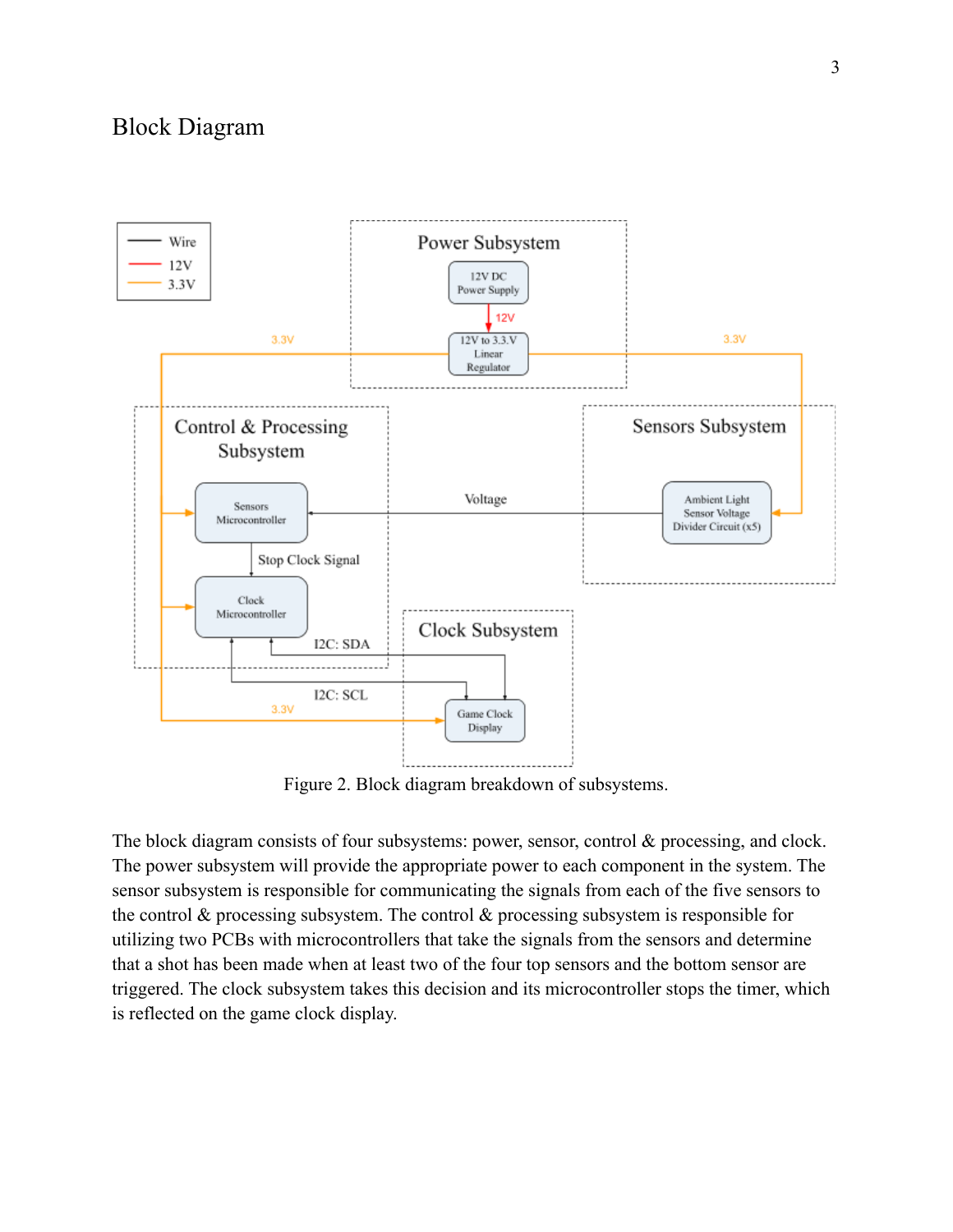## Mini Basketball Hoop

45.72 cm



Ambient Light Sensor (x5)



#### Power Subsystem

The power subsystem is responsible for delivering power to the microcontrollers, clock display, and all five ambient light sensors. As such, it connects to each of the other subsystems to provide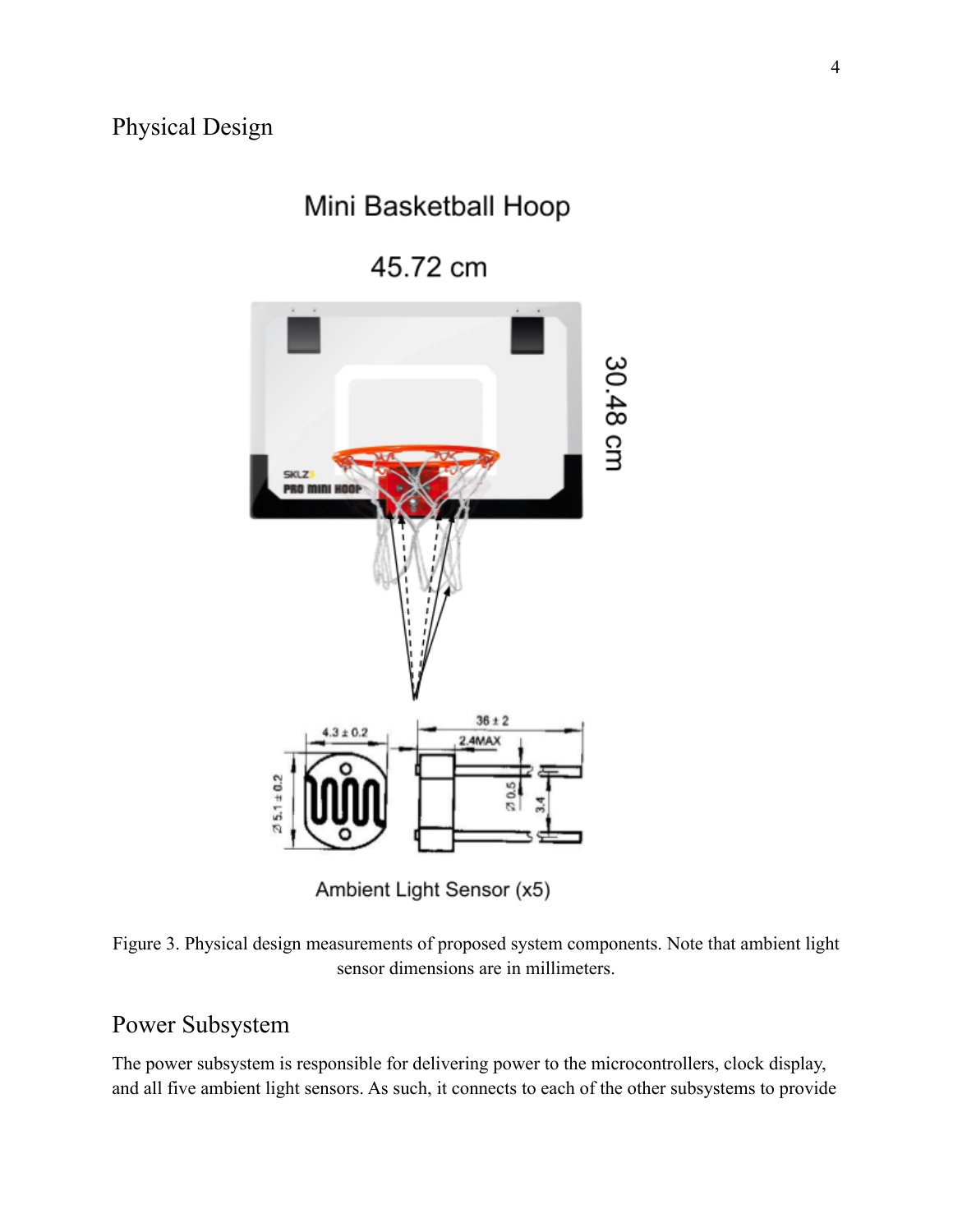power to their components as indicated by the orange arrows in the block diagram. We plan to use a 12V DC power supply along with a 12V-to-3.3V linear regulator to step down the DC voltage to an acceptable level for the components based on their datasheets.

The power supply, with a built-in voltage regulator, will be connected to a wall outlet and have 12V of available voltage for all components of the system. This power supply should be able to supply between 2.75 to 442.75 mA to the rest of the system continuously [4][5].

| Requirements                                                                                                                                                                                                     | Verification                                                                                                                                                                                                                                                                                                                                                                                                |  |
|------------------------------------------------------------------------------------------------------------------------------------------------------------------------------------------------------------------|-------------------------------------------------------------------------------------------------------------------------------------------------------------------------------------------------------------------------------------------------------------------------------------------------------------------------------------------------------------------------------------------------------------|--|
| 1. The DC power supply must provide a<br>constant 12 V within a 10% margin of<br>error.                                                                                                                          | 1A. Measure the output voltage of the DC<br>power supply using a multimeter to ensure<br>that the voltage of the DC power supply is                                                                                                                                                                                                                                                                         |  |
| 2. The output voltage of the 12-to-3.3V<br>linear regulator must be 2.7 to 3.6 V<br>with an output current of 2.75 to<br>442.75 mA as specified by the<br>datasheets for the microcontrollers and<br>game clock. | between $10.8$ and $13.2$ V.<br>2A. Measure the output voltage of the<br>12-to-3.3V linear regulator using a multimeter<br>to ensure that the voltage is between 2.7 and<br>3.6 V.<br>2B. Measure the output current of the<br>12-to-3.3V linear regulator using a multimeter<br>and a 1 ohm resistor in series with the<br>relevant circuitry to ensure that the current is<br>between 2.75 and 442.75 mA. |  |

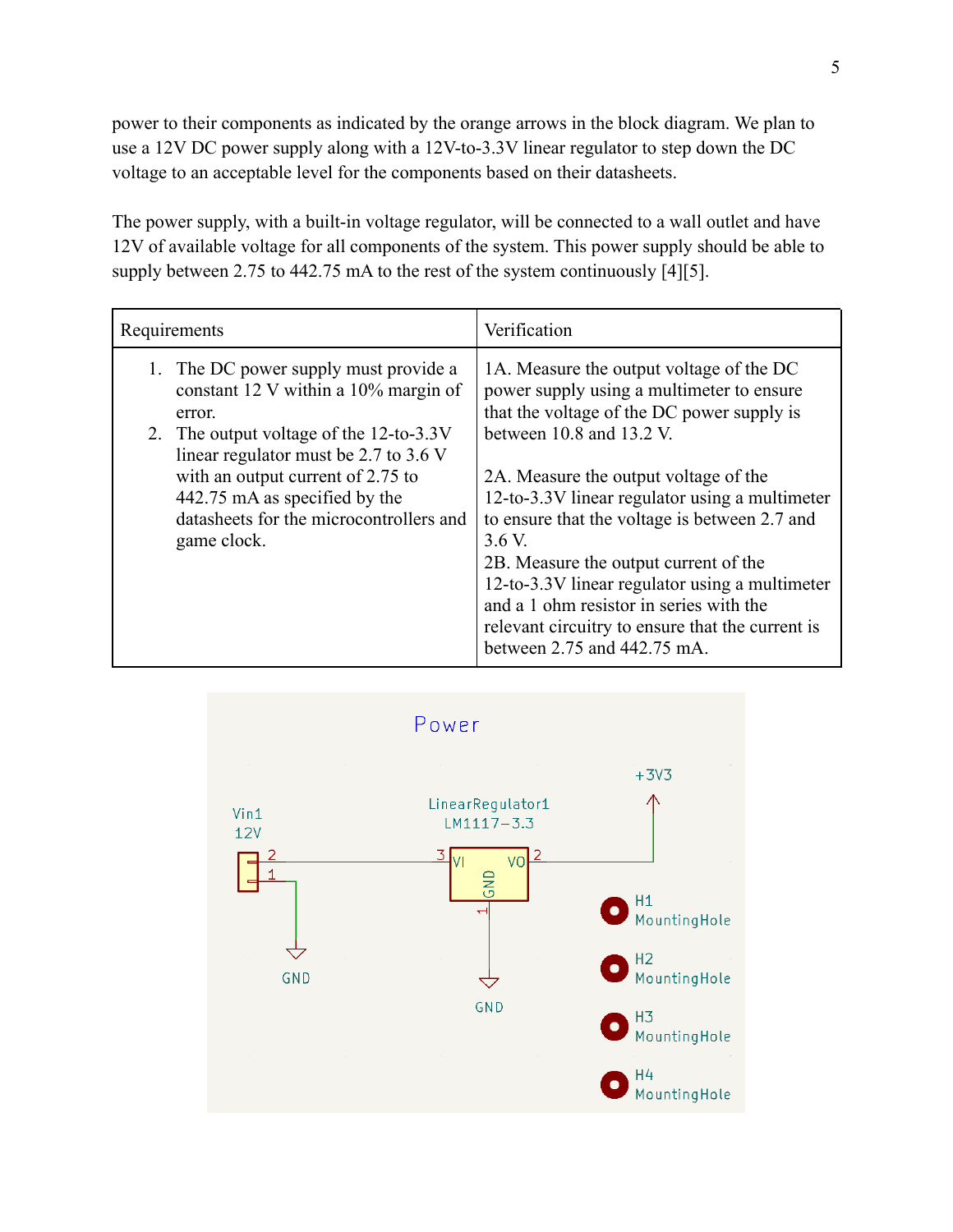#### Sensors Subsystem

The sensor subsystem contains five ambient light sensors that are implemented by five photoresistors in series with five separate fixed resistors, forming five voltage divider circuits. The sensors are powered by the power subsystem, with one terminal of each photoresistor connecting to the 3.3V power line. The voltage outputs of these sensors, which are measured at the nodes that connect each photoresistor with its fixed resistor, will act as inputs for our control & processing subsystem. The signals from these sensors will be used to determine a made shot and as a result trigger the sequence to stop the clock [6].

| Requirements                                                                                                                                                                                                                                        | Verification                                                                                                                                                                                                                                                                                                                                                                                             |  |
|-----------------------------------------------------------------------------------------------------------------------------------------------------------------------------------------------------------------------------------------------------|----------------------------------------------------------------------------------------------------------------------------------------------------------------------------------------------------------------------------------------------------------------------------------------------------------------------------------------------------------------------------------------------------------|--|
| The subsystem must be able to detect<br>$1_{-}$<br>the difference between an empty<br>basket and the ball in the basket. The<br>difference in the resulting output<br>values are determined from testing as<br>mentioned in the tolerance analysis. | 1A. Using the sensors microcontroller,<br>measure and display the output from the<br>sensors of an empty basket.<br>1B. Using the sensors microcontroller,<br>measure the highest difference in the output<br>from the sensors when the ball is in the net.<br>This will be done by rolling the ball on a<br>handheld ramp 10 times at 18-degree                                                         |  |
| 2. The subsystem must be able to detect<br>the difference between a ball hitting<br>the bottom of the net and a ball being<br>held directly above the net such that a<br>shadow is cast over the sensors. The<br>difference in the resulting output | increments into the net.<br>1C. Compare the difference in the output<br>values between 1B and 1A, it should be<br>consistent with the results of the tolerance<br>analysis.                                                                                                                                                                                                                              |  |
| values are determined from testing as<br>mentioned in the tolerance analysis.                                                                                                                                                                       | 2A. Using the sensors microcontroller,<br>measure the output of the ambient light sensor<br>when the ball is held at the bottom of the net.<br>2B. Using the sensors microcontroller,<br>measure the output when the ball is held<br>directly above the net.<br>2C. Compare the difference in output values<br>between 2B and 2A; it should be consistent<br>with the results of the tolerance analysis. |  |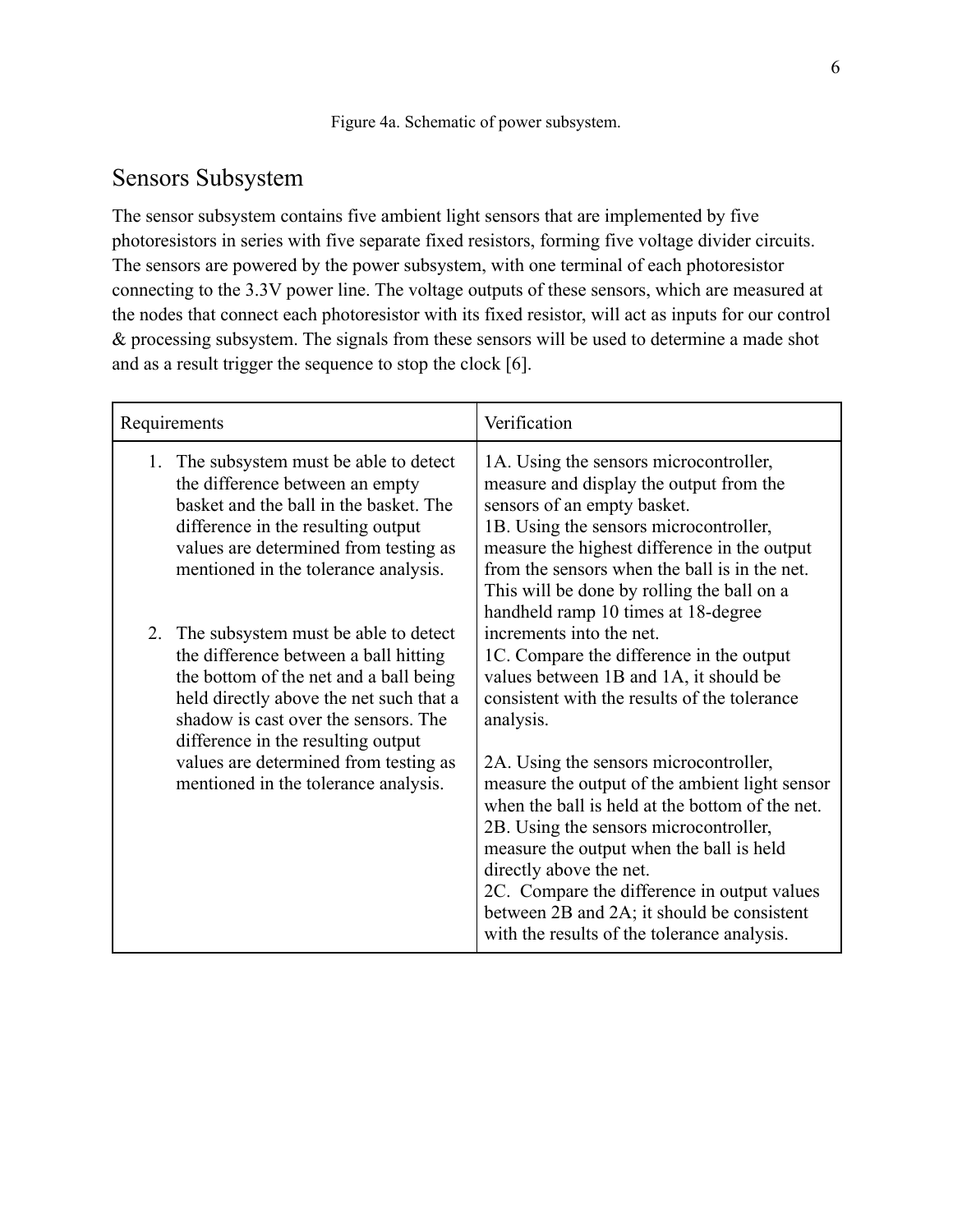

Figure 4b. Schematic of sensors subsystem.

### Control & Processing Subsystem

The control & processing subsystem contains the two microcontrollers, which are powered by the power subsystem. The five nodes that connect the photoresistors to the fixed resistors connect to five ADC pins on the "sensors microcontroller". The program on the sensors microcontroller will determine if a shot is made based on the ambient light values detected by the sensors. We will be using an ATTiny45 microcontroller soldered onto our PCB to process the output signals from the ambient light sensors. The sensors microcontroller will implement the required logic to convert these five inputs into a signal that indicates when a shot is made. If at least two of the four upper sensors are triggered as described in the tolerance analysis, then the ball is known to be in the basket. The microcontroller will then "look" for the bottom sensor to be triggered in order to know when a shot is made. If the sensors microcontroller determines that a shot has been made, it will send a logical high to the "clock microcontroller". Otherwise, it will send a logical low.

The clock microcontroller is responsible for reading the output from the sensors microcontroller to know when a shot has been made and send an I2C signal to stop the clock accordingly. The program runs a game clock by outputting decreasing numbers to the display, with 0.1 seconds between each displayed number. When a shot is made, this loop will be broken and the current number will stay displayed. Without the sensors and clock microcontrollers, we would not be able to determine when a shot is made and send a signal to stop the clock.

| Requirements                            | Verification                                    |  |
|-----------------------------------------|-------------------------------------------------|--|
| 1. The data signal output from the      | 1A. In the case where only the bottom sensor    |  |
| sensors microcontroller must be high    | is triggered, the microcontroller should output |  |
| when the sensors are triggered in a     | a low voltage indicating a shot is not made.    |  |
| fashion that indicates a made shot, and | This will be seen by a multimeter reading less  |  |
| must be low when the sensors do not     | than $0.5$ V at the output pin.                 |  |
| indicate that a shot is made.           | 1B. In the case where none of the five sensors  |  |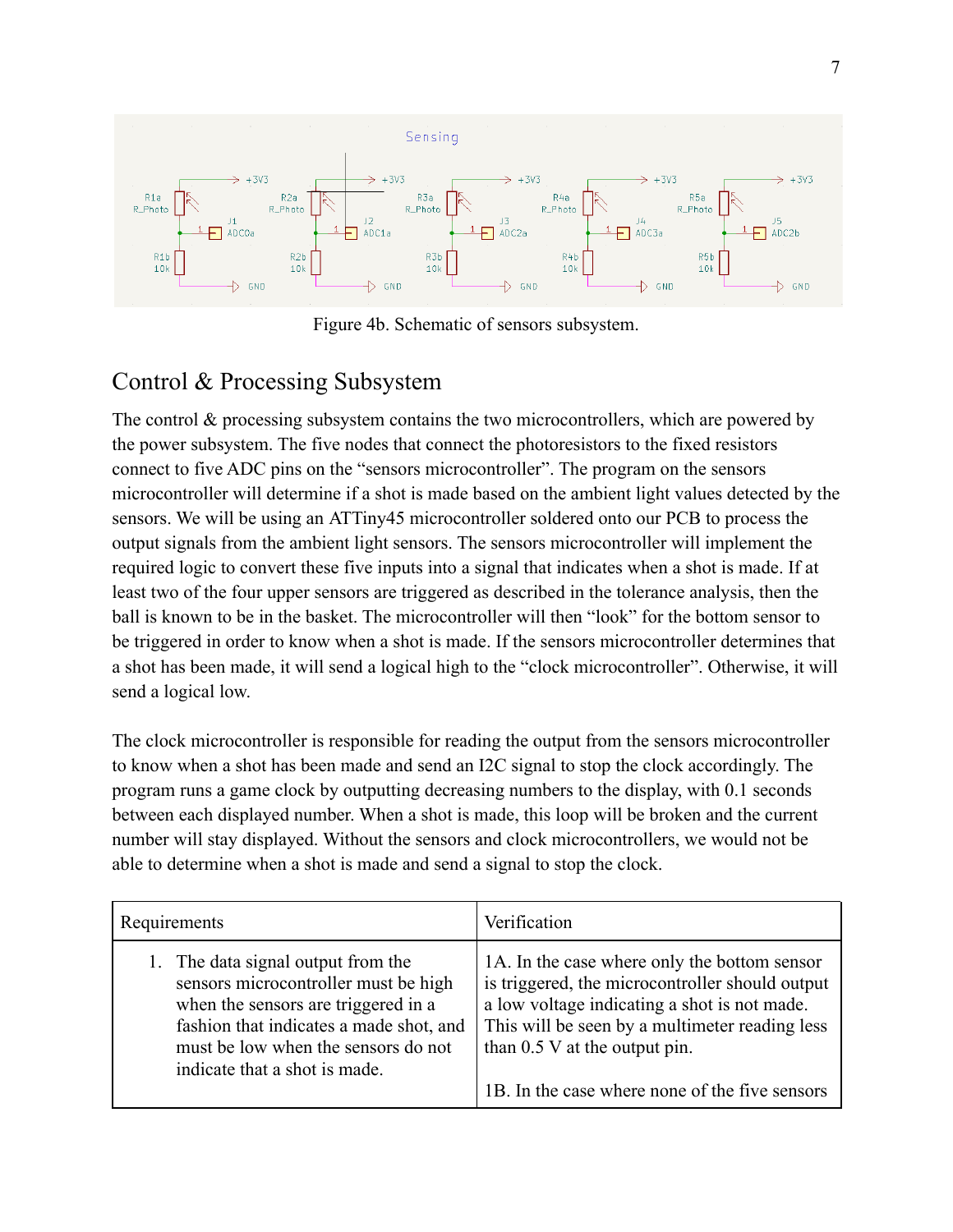|  | 2. The signal input at pin PB1 of the<br>clock microcontroller must be a<br>logical high when the output of the<br>sensors microcontroller is a logical<br>high, and must be a logical low when<br>the output of the sensors<br>microcontroller is a logical low. | are triggered, the microcontroller should<br>output a low voltage indicating a shot is not<br>made. This will be seen by a multimeter<br>reading less than 0.5 V at the output pin.<br>1C. In the case when one top sensor and the<br>bottom sensor are triggered, the<br>microcontroller should output a low voltage<br>indicating the shot is not made. This will be<br>tested four times to account for each of the<br>four top sensors being triggered along with<br>the bottom sensor. This will be seen by a<br>multimeter reading less than 0.5 V at the<br>output pin. |
|--|-------------------------------------------------------------------------------------------------------------------------------------------------------------------------------------------------------------------------------------------------------------------|--------------------------------------------------------------------------------------------------------------------------------------------------------------------------------------------------------------------------------------------------------------------------------------------------------------------------------------------------------------------------------------------------------------------------------------------------------------------------------------------------------------------------------------------------------------------------------|
|  |                                                                                                                                                                                                                                                                   | 1D. In the case when two of the top sensors<br>and the bottom sensor are triggered, the<br>microcontroller should output a high voltage<br>indicating the shot is made. This will be tested<br>six times to account for each combination of<br>two of the four top sensors being triggered<br>along with the bottom sensor. This will be<br>seen by a multimeter reading greater than 2.4<br>V at the output pin.                                                                                                                                                              |
|  |                                                                                                                                                                                                                                                                   | 1E. In the case when three of the top sensors<br>and the bottom sensor are triggered, the<br>microcontroller should output a high voltage<br>indicating the shot is made. This will be tested<br>four times to account for each combination of<br>two of the four top sensors being triggered<br>along with the bottom sensor. This will be<br>seen by a multimeter reading greater than 2.4<br>V at the output pin.                                                                                                                                                           |
|  |                                                                                                                                                                                                                                                                   | 1F. In the case when all of the sensors are<br>triggered, the microcontroller should output a<br>high voltage indicating the shot is made. This<br>will be seen by a multimeter reading greater<br>than 2.4 V at the output pin.                                                                                                                                                                                                                                                                                                                                               |
|  |                                                                                                                                                                                                                                                                   | 1G. If all cases 1A-1F are satisfied, or if the<br>multimeter reads greater than 2.4V when the<br>ball passes through the net and reads less than<br>0.5V when the ball is not passing through the<br>net, then the requirement is met.                                                                                                                                                                                                                                                                                                                                        |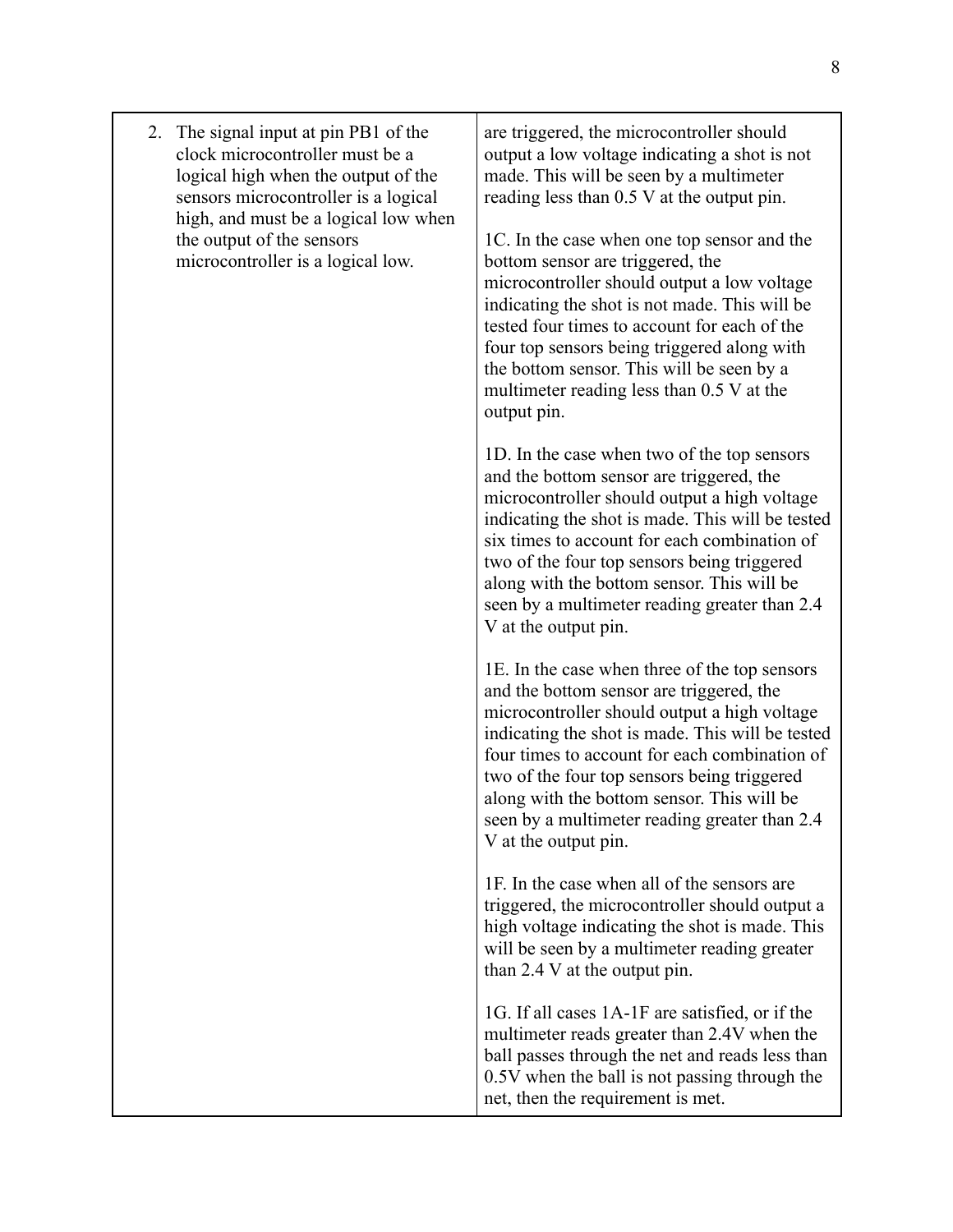| 2A. Set the pin PB1 output of the sensors<br>microcontroller to a logical high. Read and<br>display the value at the clock<br>microcontroller's input (pin PB1) on the serial<br>monitor. The serial monitor must display a<br>logical high. |
|----------------------------------------------------------------------------------------------------------------------------------------------------------------------------------------------------------------------------------------------|
| 2B. Set the pin PB1 output of the sensors<br>microcontroller to a logical low. Read and<br>display the value at the clock<br>microcontroller's input (pin PB1) on the serial<br>monitor. The serial monitor must display a<br>logical low.   |
| 2C. If cases 2A and 2B are satisfied, then this<br>requirement is met.                                                                                                                                                                       |



Figure 4c. Schematic of control & processing subsystem.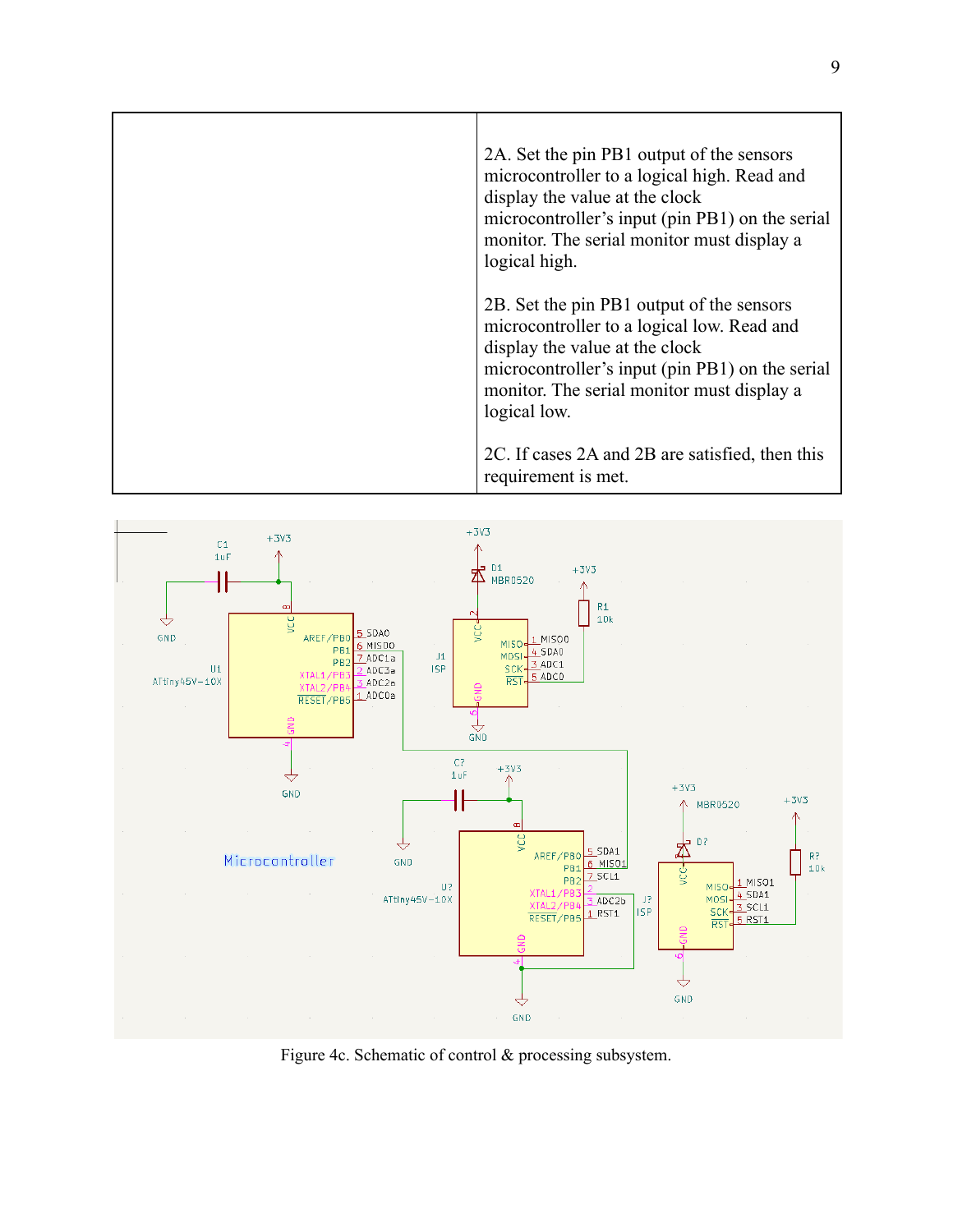## Clock Subsystem

The clock subsystem consists of the clock microcontroller connected to a clock display. The clock microcontroller will run the clock and display the current clock value on the clock display until the sensors microcontroller determines that a shot has been made, at which point the displayed time will stop decreasing, which will be reflected on the clock display. The clock display receives power from the power subsystem and clock data from the clock microcontroller's SDA and SCL lines, which are converted to traditional seven-segment display signals through an I2C backpack, which will convert the I2C signal into separate signals for each of the diodes in the 4-digit 7-segment display. The display will show the amount of time left accurate to within a tenth of a second [8].

| Requirements                                                                                                                                                           | Verification                                                                                                                                                                                                                         |
|------------------------------------------------------------------------------------------------------------------------------------------------------------------------|--------------------------------------------------------------------------------------------------------------------------------------------------------------------------------------------------------------------------------------|
| 1. The displayed clock value must<br>decrease, mimicking a timer or game<br>clock, when the control $&$ processing<br>subsystem determines that a shot is not<br>made. | 1A. Use a DC power supply to set the PB1<br>pin of the clock microcontroller to 0V or use<br>the connection from the PB1 output of the<br>sensors microcontroller (if it is working)<br>when the ball does not pass through the net. |
| The displayed clock value must stop<br>2.<br>changing when the control $\&$<br>processing subsystem determines that<br>a shot is made.                                 | 1B. Check the value displayed on the game<br>clock to ensure it is decreasing in a fashion<br>that mimics a timer.                                                                                                                   |
| The displayed clock value must stop<br>3.<br>within 0.3 seconds of a made shot.                                                                                        | 2A. Follow steps 1A and 1B.                                                                                                                                                                                                          |
|                                                                                                                                                                        | 2B. Use a DC power supply to set the PB1 pin<br>of the clock microcontroller to 3.3V or use the<br>connection from the PB1 output of the sensors<br>microcontroller (if it is working) when the<br>ball is passing through the net   |
|                                                                                                                                                                        | 2C. Check the value displayed on the game<br>clock to ensure it stops as the ball passes<br>through the net.                                                                                                                         |
|                                                                                                                                                                        | 3A. Follow steps 1A and 1B.                                                                                                                                                                                                          |
|                                                                                                                                                                        | 3B. Set up a camera that will record a shot<br>and the clock display in slow motion.                                                                                                                                                 |
|                                                                                                                                                                        | 3C. Follow step 2B.                                                                                                                                                                                                                  |
|                                                                                                                                                                        | 3D. Analyze the recording to verify that the                                                                                                                                                                                         |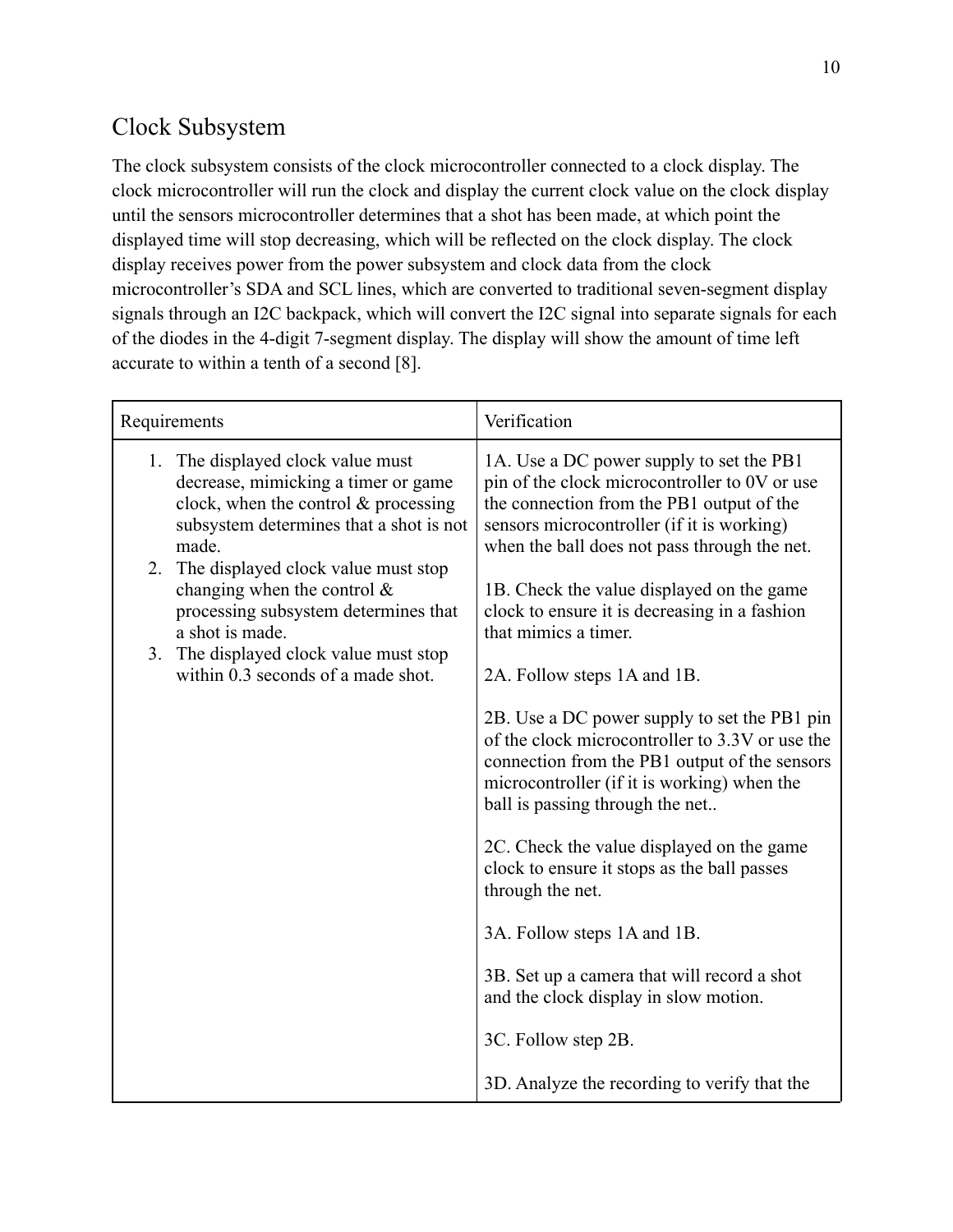

Figure 4d. Schematic of clock subsystem.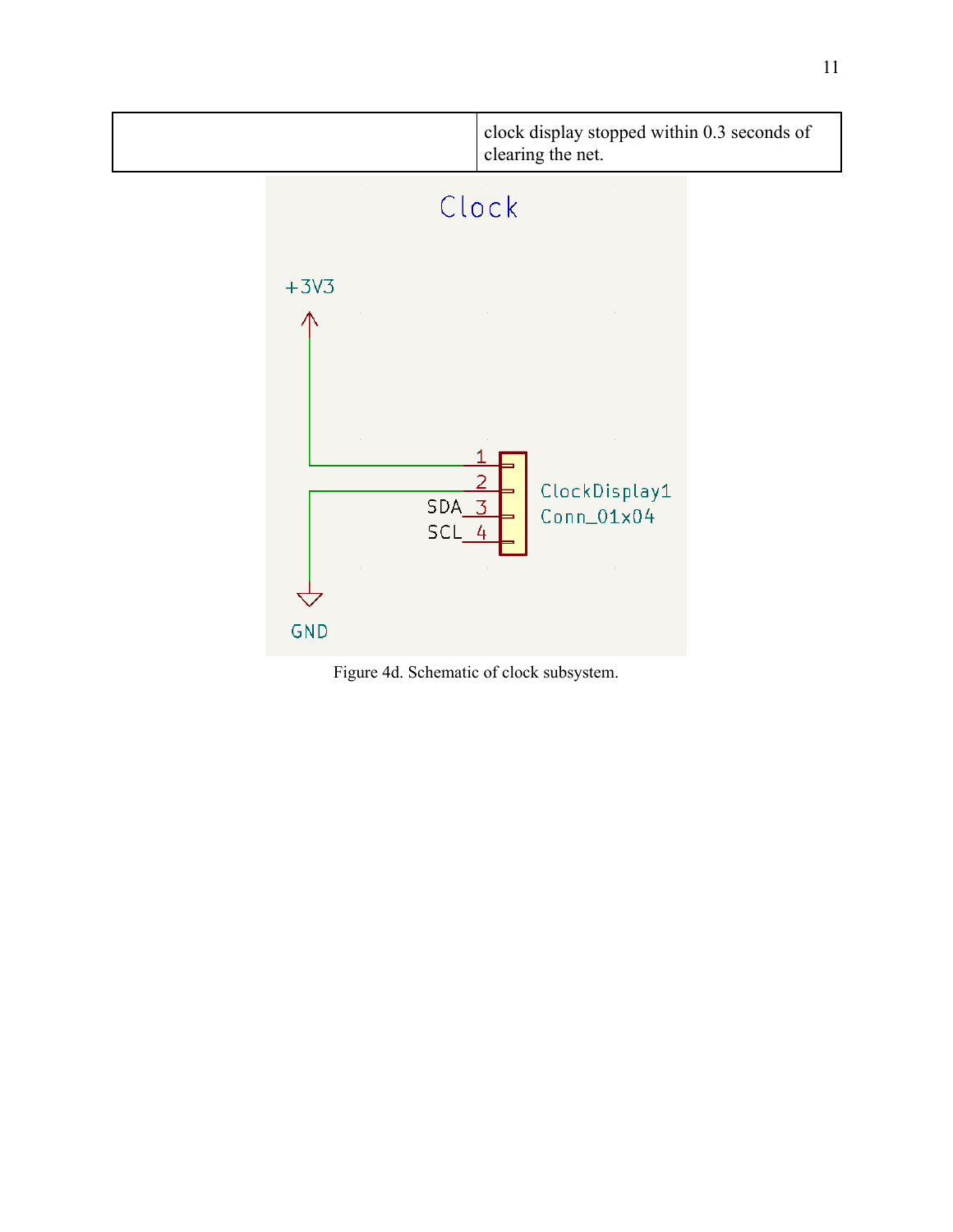#### Tolerance Analysis

The interface critical to the success of our project that poses the most challenging requirement is the detection of a made shot. As mentioned in the sensors subsystem section, a shot is considered made when at least two of the four upper ambient light sensors are triggered along with the lower sensor. We decided to consider at least two of the four sensors triggering to be a "made" shot because of shots like in figure 5. In this example, the ball is coming toward the camera and is pressing against the net. We see that ambient light sensors 1 and 4 would be triggered, but sensors 2 and 3 may not. Therefore, since the minimum number of upper sensors that can be triggered for a made shot is two, we desire at least two upper sensors to be triggered to consider a made shot.





Figure 5. Sensor placement (left). Angled basketball shot traveling in towards the camera (right).

| Sensor #1 | Sensor #2 | Sensor #3 | Sensor #4 | Sensor #5 | Output   |
|-----------|-----------|-----------|-----------|-----------|----------|
|           |           |           | O         | 0         | 0        |
| U         |           | 0         |           |           | $\theta$ |
| v         |           | 0         |           | $\theta$  | $\theta$ |
| O         |           | 0         |           |           | O        |
| $\bf{0}$  |           |           | 0         | $\theta$  | $\theta$ |
| $\theta$  |           |           | $\Omega$  |           | $\Omega$ |
| $\theta$  |           |           |           | $\theta$  | $\Omega$ |
| v         |           |           |           |           |          |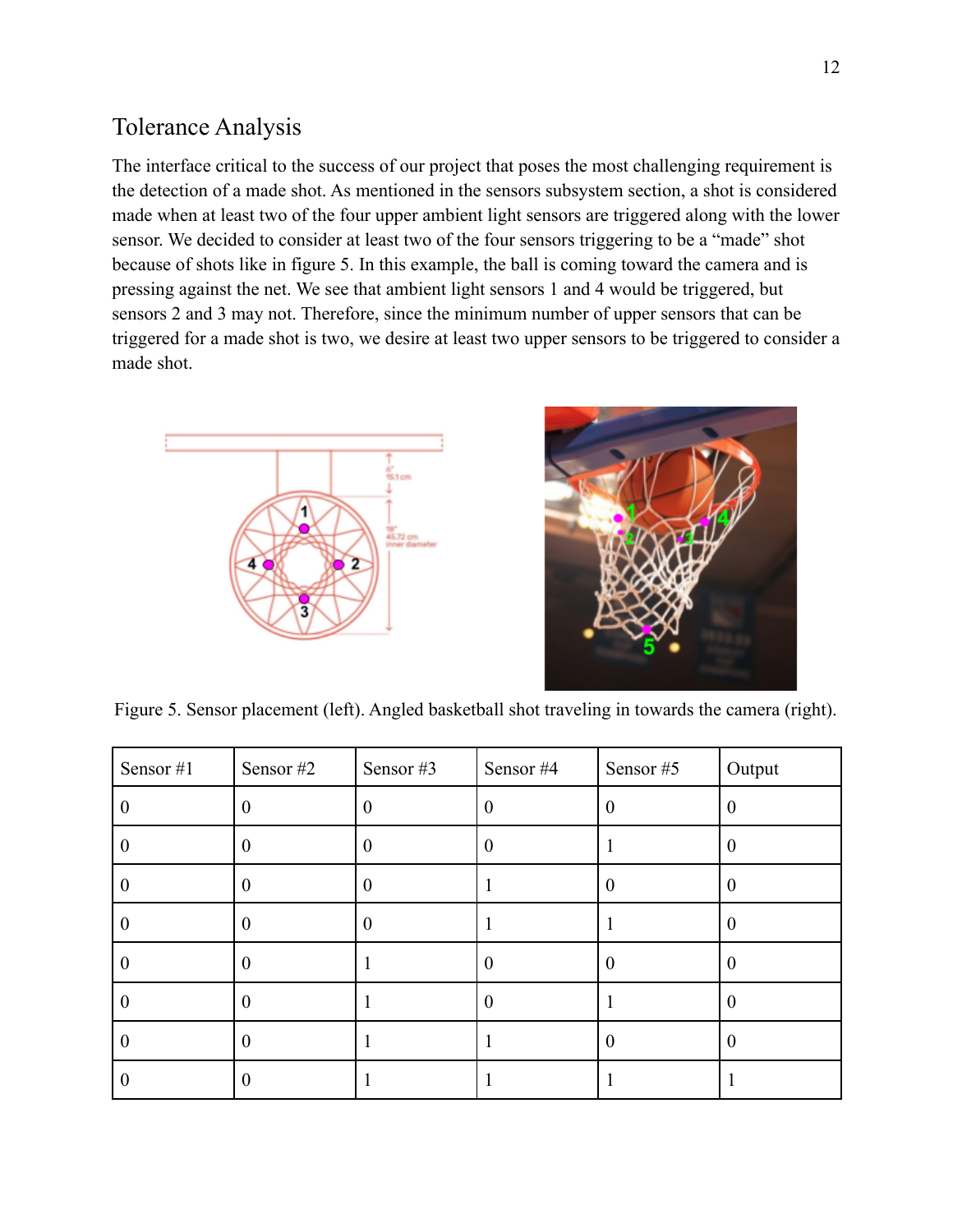| $\boldsymbol{0}$ | $\mathbf{1}$     | $\boldsymbol{0}$ | $\boldsymbol{0}$ | $\boldsymbol{0}$ | $\boldsymbol{0}$ |
|------------------|------------------|------------------|------------------|------------------|------------------|
| $\boldsymbol{0}$ | $\mathbf 1$      | $\boldsymbol{0}$ | $\boldsymbol{0}$ | $\mathbf{1}$     | $\boldsymbol{0}$ |
| $\boldsymbol{0}$ | $\mathbf 1$      | $\boldsymbol{0}$ | $\mathbf{1}$     | $\boldsymbol{0}$ | $\boldsymbol{0}$ |
| $\boldsymbol{0}$ | $\mathbf{1}$     | $\boldsymbol{0}$ | $\mathbf{1}$     | $\mathbf{1}$     | $\,1$            |
| $\boldsymbol{0}$ | $\mathbf{1}$     | $\,1$            | $\boldsymbol{0}$ | $\boldsymbol{0}$ | $\boldsymbol{0}$ |
| $\boldsymbol{0}$ | $\mathbf{1}$     | $\,1$            | $\boldsymbol{0}$ | $\mathbf{1}$     | $\mathbf 1$      |
| $\boldsymbol{0}$ | $\mathbf{1}$     | $\,1$            | $\mathbf{1}$     | $\boldsymbol{0}$ | $\boldsymbol{0}$ |
| $\boldsymbol{0}$ | $\mathbf 1$      | $\,1$            | $\mathbf{1}$     | $\,1\,$          | $\,1$            |
| $\,1\,$          | $\boldsymbol{0}$ | $\boldsymbol{0}$ | $\boldsymbol{0}$ | $\boldsymbol{0}$ | $\boldsymbol{0}$ |
| $\mathbf{1}$     | $\boldsymbol{0}$ | $\boldsymbol{0}$ | $\boldsymbol{0}$ | $\mathbf{1}$     | $\boldsymbol{0}$ |
| $\mathbf{1}$     | $\boldsymbol{0}$ | $\boldsymbol{0}$ | $\mathbf{1}$     | $\boldsymbol{0}$ | $\boldsymbol{0}$ |
| $\mathbf{1}$     | $\boldsymbol{0}$ | $\boldsymbol{0}$ | $\mathbf{1}$     | $\mathbf{1}$     | $\,1$            |
| $\mathbf{1}$     | $\boldsymbol{0}$ | $\,1\,$          | $\boldsymbol{0}$ | $\boldsymbol{0}$ | $\boldsymbol{0}$ |
| $\mathbf{1}$     | $\boldsymbol{0}$ | $\mathbf{1}$     | $\boldsymbol{0}$ | $\mathbf{1}$     | $\,1\,$          |
| $\mathbf{1}$     | $\boldsymbol{0}$ | $\mathbf{1}$     | $\mathbf{1}$     | $\boldsymbol{0}$ | $\boldsymbol{0}$ |
| $\mathbf{1}$     | $\boldsymbol{0}$ | $\,1$            | $\mathbf{1}$     | $\mathbf{1}$     | $\boldsymbol{1}$ |
| $\mathbf{1}$     | $\mathbf{1}$     | $\boldsymbol{0}$ | $\boldsymbol{0}$ | $\boldsymbol{0}$ | $\boldsymbol{0}$ |
| $\mathbf{1}$     | $\,1$            | $\boldsymbol{0}$ | $\boldsymbol{0}$ | $\mathbf 1$      | $\,1\,$          |
| $\mathbf{1}$     | $\mathbf{1}$     | $\boldsymbol{0}$ | $\mathbf{1}$     | $\boldsymbol{0}$ | $\boldsymbol{0}$ |
| $\mathbf{1}$     | $\mathbf{1}$     | $\boldsymbol{0}$ | $\mathbf{1}$     | $\mathbf{1}$     | $\mathbf{1}$     |
| $\mathbf{1}$     | $\mathbf{1}$     | $\mathbf{1}$     | $\boldsymbol{0}$ | $\boldsymbol{0}$ | $\boldsymbol{0}$ |
| $\mathbf{1}$     | $\mathbf{1}$     | $\,1$            | $\boldsymbol{0}$ | $\mathbf{1}$     | $\mathbf{1}$     |
| $\mathbf{1}$     | $\mathbf{1}$     | $\,1\,$          | $\mathbf{1}$     | $\boldsymbol{0}$ | $\boldsymbol{0}$ |
| $\mathbf{1}$     | $\mathbf{1}$     | $\,1$            | $\mathbf{1}$     | $\mathbf{1}$     | $\mathbf{1}$     |

Figure 6. Truth table displaying output signal for each combination of triggered sensors.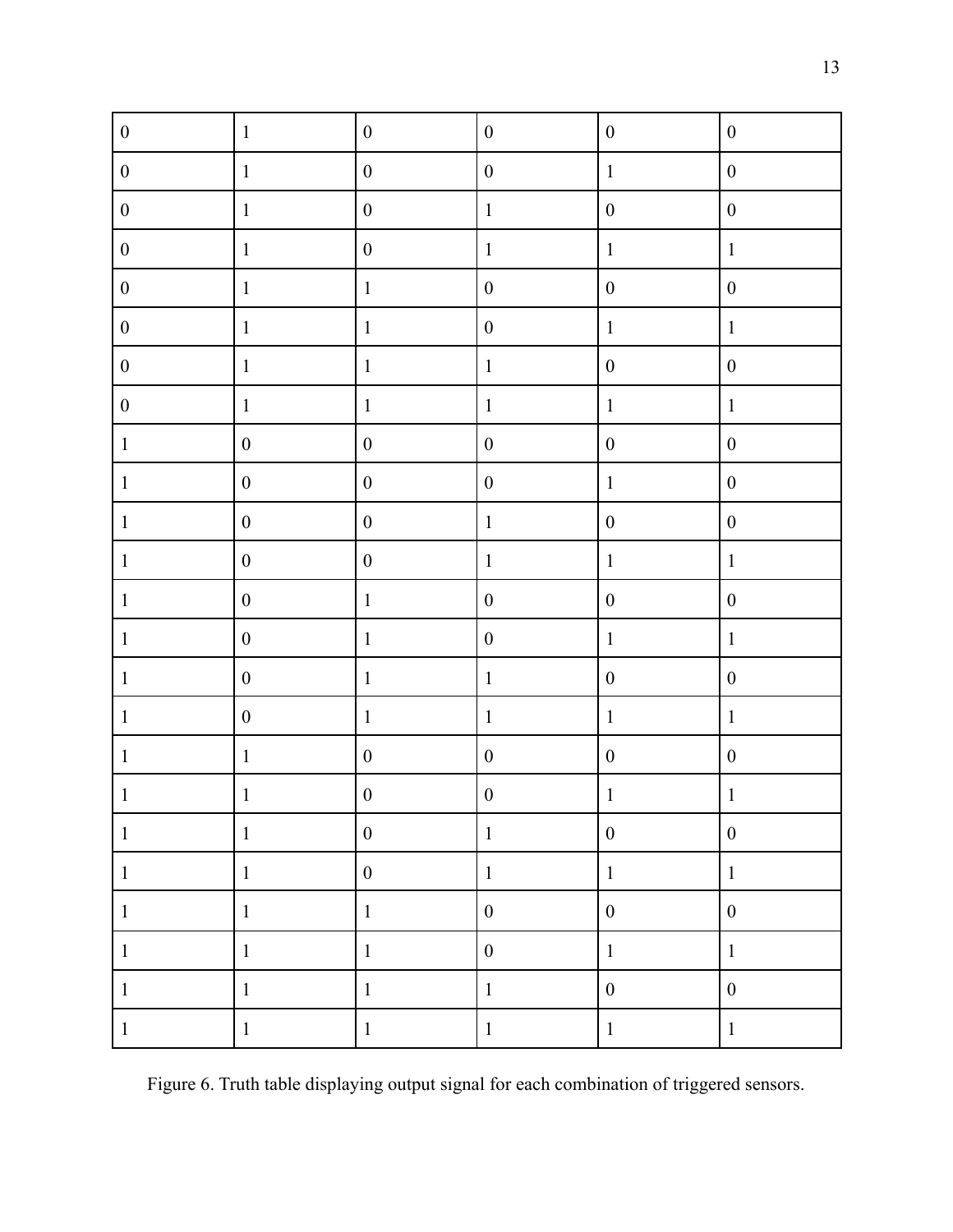Now that we've established the minimum number of sensors required for a made shot and analyzed the different combinations of sensor responses, we must define the limitations of our ambient light sensors. In a made shot, the basketball may not be exactly perpendicular to the plane of any ambient light sensor. However, according to the datasheet of the ambient light sensors, varying angles between the basketball and the sensor will still yield a nonzero response. Therefore, it is important to determine the maximum viewing angle from the second-closest sensor to the basketball and find the corresponding responsivity at that angle. The sensors are placed around the inner circle of the net in 90 degree increments one inch away from the inner part of the rim. Thus, the maximum viewing angle from the second-closest sensor to the basketball can be calculated as follows in accordance with figure 7.

$$
tan(\theta) = \frac{4.25^{\circ}}{8^{\circ}}
$$

$$
\theta = tan^{-1}(\frac{4.25^{\circ}}{8^{\circ}})
$$

$$
\theta = 27.98^{\circ}
$$

In figure 8, we confirm that the responsivity of the ambient light sensor is a strong function of the viewing angle. As expected, the weakest responsivity within the range of the maximum viewing angle occurs precisely at the maximum viewing angle of +/- 27.98°, at which the responsivity is greater than 0.8. Therefore, when testing the ambient light sensor with the basketball perpendicular to the sensor to record the maximum output of the sensor, we know that only values greater than 80% of this maximum value will correspond to triggered sensors [6].



Figure 7. Visual calculation of theta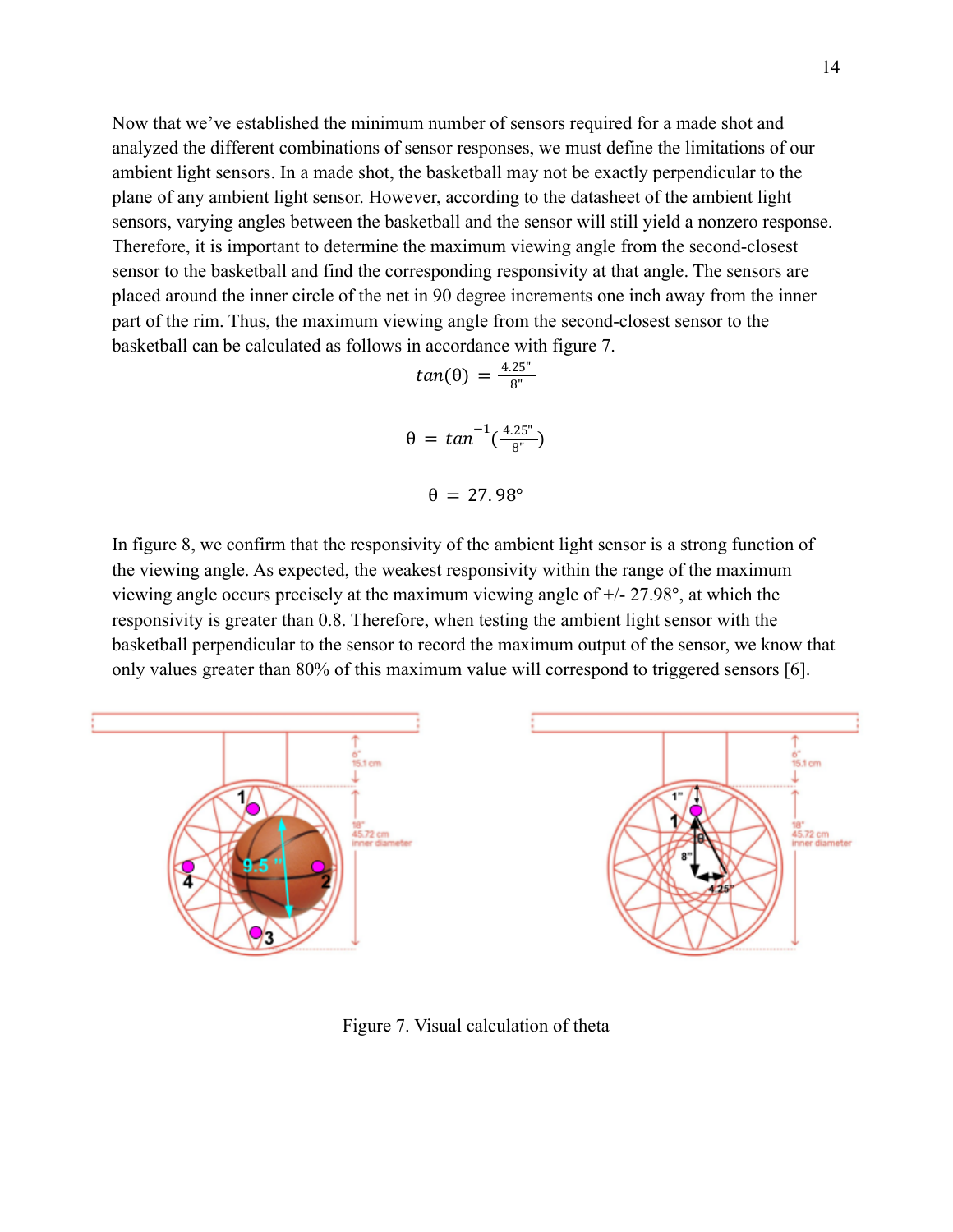

Figure 8. Normalized response of ambient light sensors across viewing angles. [7]

## Cost Analysis

- Labor: \$39.86/person/hour x 3 people x 10 hours worked/week  $*$  13 weeks worked = \$15,545.40 Total [9].
- Parts:

| <b>Description</b>           | <b>Manufacturer</b>     | Part #                       | Quantity     | Cost (per<br>unit) | <b>Machine Shop</b><br><b>Labor Hours</b> |
|------------------------------|-------------------------|------------------------------|--------------|--------------------|-------------------------------------------|
| DC Power<br>Supply           | Gravitech               | 12V1A-25-P<br><b>OS-WALL</b> | 1            | \$8.69             |                                           |
| Ambient Light<br>Sensor      | Lite-On Inc.            | LTR-329AL<br>$S-01$          | 10           | \$0.88             |                                           |
| 4 digit 7-segment<br>Display | Adafruit                | 879                          | 1            | \$9.95             | 2                                         |
| Microcontroller              | Microchip<br>Technology | ATTINY45<br>V-10XU           | 3            | \$1.89             |                                           |
| Mini Hoop [10]               | Sklz                    | 088-08-0037                  | $\mathbf{1}$ | \$29.99            | $\overline{2}$                            |
| Linear Voltage<br>Regulator  | Texas<br>Instrument     | LM117H                       | 1            | \$10.24            | $\Omega$                                  |

● Sum of Parts: \$83.29, Sum of Costs: \$15,628.69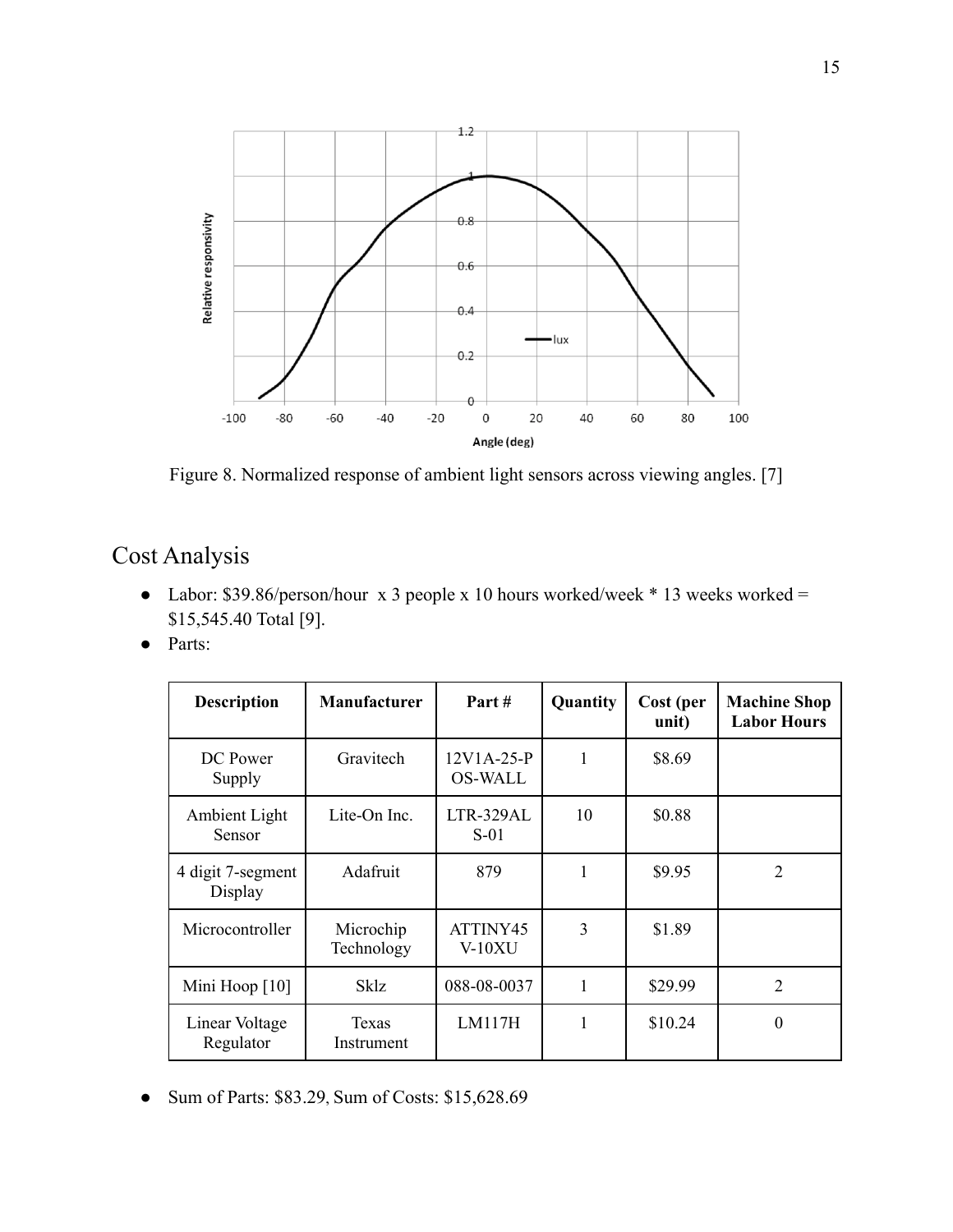# Schedule

| Week           | Work                                                   | Pranav                                                                                                                                                     | Rahul                                                                                                                                                                          | Saud                                                                                                                                                                                                    |
|----------------|--------------------------------------------------------|------------------------------------------------------------------------------------------------------------------------------------------------------------|--------------------------------------------------------------------------------------------------------------------------------------------------------------------------------|---------------------------------------------------------------------------------------------------------------------------------------------------------------------------------------------------------|
| 1              | Submit RFA                                             | Brainstorm Idea,<br>Create RFA with<br>Rahul and Saud                                                                                                      | Brainstorm Idea,<br>Create RFA with<br>Pranav and Saud                                                                                                                         | Brainstorm Idea,<br>Create RFA with<br>Rahul and Pranav                                                                                                                                                 |
| $\overline{2}$ | Submit Project<br>Proposal and Talk<br>to Machine Shop | Meet with Akshat,<br>meet with<br>machine shop,<br>research sensors<br>to use, and create<br>project proposal<br>with Rahul and<br>Saud                    | Meet with Akshat,<br>meet with<br>machine shop,<br>research sensors<br>to use, and create<br>project proposal<br>with Pranav and<br>Saud                                       | Meet with Akshat,<br>meet with<br>machine shop,<br>research sensors<br>to use, and create<br>project proposal<br>with Rahul and<br>Pranav                                                               |
| 3              | Work on Design<br>Document                             | Work on<br>introduction,<br>power subsystem,<br>sensors<br>subsystem, cost<br>analysis, schedule<br>and citations                                          | Work on<br>introduction,<br>sensor subsystem,<br>microcontroller<br>subsystem,<br>tolerance analysis<br>and citations                                                          | Work on block<br>diagram, physical<br>design, clock<br>subsystem, ethics,<br>and citations                                                                                                              |
| 4              | Submit Design<br>Document and<br><b>Order Parts</b>    | Revise clock<br>subsystem,<br>microcontroller<br>subsystem, and<br>tolerance analysis,<br>and citations.<br>Work with Rahul<br>and Saud to order<br>parts. | Revise block<br>diagram, physical<br>design, clock<br>subsystem, ethics,<br>and citations.<br>Work with Pranav<br>and Saud to order<br>parts.                                  | Revise<br>introduction,<br>power subsystem,<br>sensors<br>subsystem, cost<br>analysis, schedule<br>and<br>citations. Work<br>with Rahul and<br>Pranav to order<br>parts.                                |
| 5              | <b>Finalize PCB</b><br>Layout and Order<br><b>PCB</b>  | Ensure that the<br>schematic<br>matches the PCB<br>layout. Order<br>PCB.                                                                                   | Check PCB layout<br>for trace bend<br>angles, mounting<br>hole locations,<br>ground planes,<br>stitching vias.<br>Make sure<br>reasonable part<br>sizes are chosen<br>for PCB. | Check PCB layout<br>for connectors for<br>all incoming and<br>outgoing<br>connections,<br>thicker traces for<br>power delivery,<br>labeling on<br>silkscreen layers<br>and extra pins for<br>debugging. |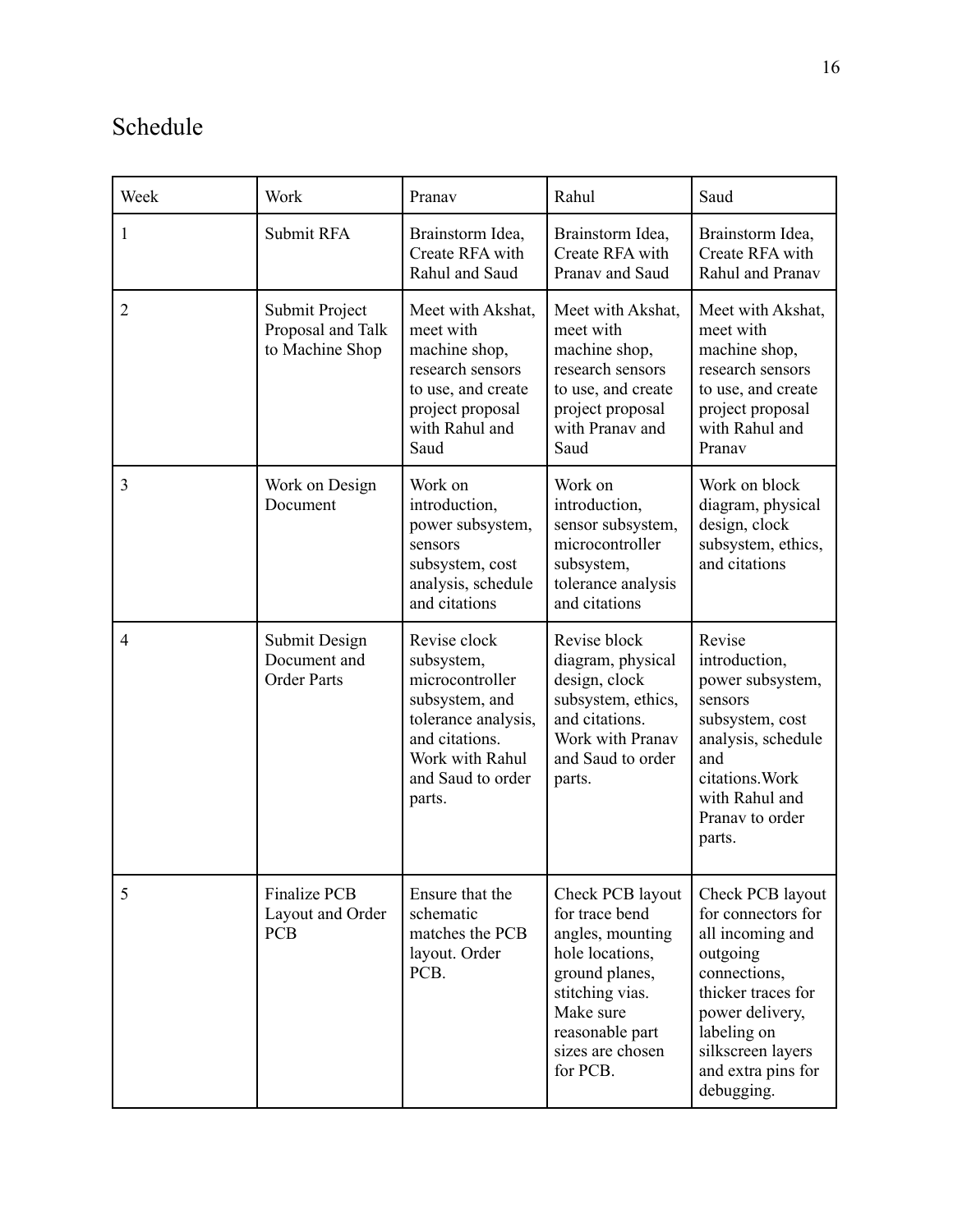| 6              | <b>Build and Test</b><br>Power Subsystem,<br>Complete<br>Teamwork<br>Evaluation and<br>visit Machine<br>Shop | Build the linear<br>voltage regulator<br>with Rahul and<br>Saud, and test<br>using an<br>oscilloscope.<br>Complete<br>teamwork<br>evaluation and<br>visit machine shop<br>with Rahul and<br>Saud. | Build the linear<br>voltage regulator<br>with Pranav and<br>Saud, and test<br>using an<br>oscilloscope.<br>Complete<br>teamwork<br>evaluation and<br>visit machine shop<br>with Pranav and<br>Saud. | Build the linear<br>voltage regulator<br>with Rahul and<br>Pranav, and test<br>using an<br>oscilloscope<br>Complete<br>teamwork<br>evaluation and<br>visit machine shop<br>with Rahul and<br>Pranav. |
|----------------|--------------------------------------------------------------------------------------------------------------|---------------------------------------------------------------------------------------------------------------------------------------------------------------------------------------------------|-----------------------------------------------------------------------------------------------------------------------------------------------------------------------------------------------------|------------------------------------------------------------------------------------------------------------------------------------------------------------------------------------------------------|
| $\overline{7}$ | Solder all<br>Components to<br>PCB and<br>Complete<br>Individual<br>Progress Reports                         | Solder<br>microcontroller<br>and connections<br>from power<br>subsystem and<br>complete<br>individual<br>progress report.                                                                         | Solder<br>connections from<br>ambient light<br>sensors and<br>complete<br>individual<br>progress report.                                                                                            | Solder<br>connections from<br>game clock<br>display and<br>complete<br>individual<br>progress report.                                                                                                |
| 8<br>9         | Test and Debug<br>Overall System                                                                             | Perform unit tests,<br>test all cases and<br>make necessary<br>adjustments with<br>Rahul and Saud.                                                                                                | Perform unit tests,<br>test all cases and<br>make necessary<br>adjustments with<br>Pranav and Saud.                                                                                                 | Perform unit tests,<br>test all cases and<br>make necessary<br>adjustments with<br>Rahul and Pranav.                                                                                                 |
| 10             | Continue Testing,<br>Prepare for Mock<br>Demo, and Start<br>Final Paper.                                     | Continue making<br>adjustments based<br>on test results.<br>Start final paper<br>introduction.                                                                                                    | Continue making<br>adjustments based<br>on test results.<br>Work on final<br>paper design<br>procedure with<br>Saud.                                                                                | Continue making<br>adjustments based<br>on test results.<br>Work on final<br>paper design<br>procedure with<br>Rahul.                                                                                |
| 11             | Mock Demo,<br>Prepare for Final<br>Demo, and<br><b>Continue Working</b><br>on Final Paper                    | Bring all hardware<br>to TA for Mock<br>Demo. Make<br>necessary<br>additions and<br>adjustments for<br>final demo. Start<br>final paper<br>verification with<br>Rahul.                            | Bring all hardware<br>to TA for Mock<br>Demo. Make<br>necessary<br>additions and<br>adjustments for<br>final demo. Start<br>final paper<br>verification with<br>Pranav.                             | Bring all hardware<br>to TA for Mock<br>Demo. Make<br>necessary<br>additions and<br>adjustments for<br>final demo. Start<br>final paper design<br>details.                                           |
| 12             | Final Demo,<br>Prepare for                                                                                   | Bring all hardware<br>to Final Demo.                                                                                                                                                              | Bring all hardware<br>to Final Demo.                                                                                                                                                                | Bring all hardware<br>to Final Demo.                                                                                                                                                                 |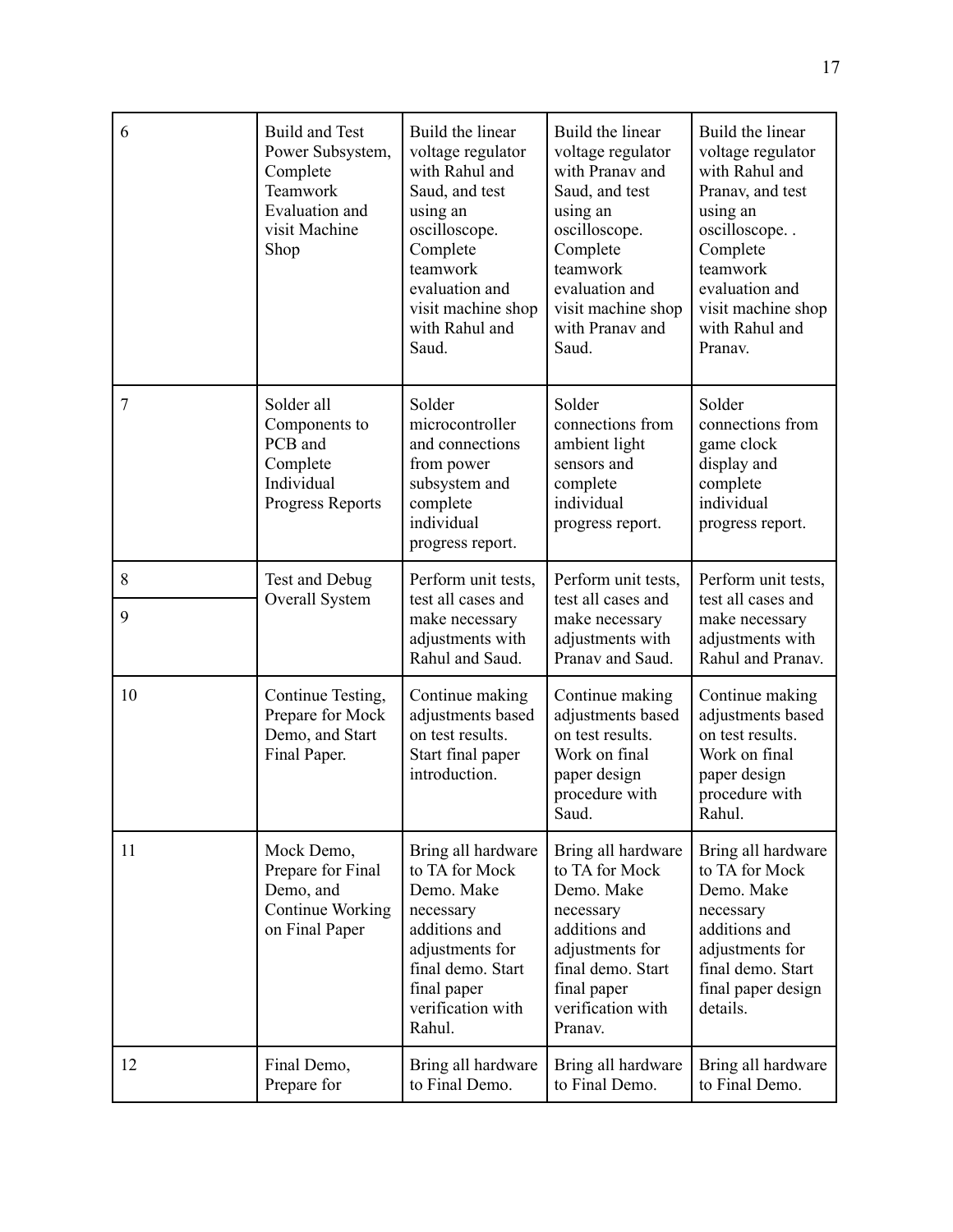|    | Presentation,<br>Continue Working<br>on Final Paper         | Make script for<br>final presentation.<br>Start final paper<br>costs and<br>conclusions<br>sections with<br>Rahul and Saud.                                  | Make script for<br>final presentation.<br>Start final paper<br>costs section and<br>conclusions<br>sections with<br>Pranav and Saud.                          | Make script for<br>final presentation.<br>Start final paper<br>costs and<br>conclusions<br>sections with<br>Rahul and Pranav.                                  |
|----|-------------------------------------------------------------|--------------------------------------------------------------------------------------------------------------------------------------------------------------|---------------------------------------------------------------------------------------------------------------------------------------------------------------|----------------------------------------------------------------------------------------------------------------------------------------------------------------|
| 13 | Submit Final<br>Paper, Notebook,<br>and Team<br>Evaluations | Complete<br>references section<br>for final paper.<br>Revise entire<br>paper with Rahul<br>and Saud. Submit<br>notebook and<br>complete team<br>evaluations. | Complete<br>references section<br>for final paper.<br>Revise entire<br>paper with Pranav<br>and Saud. Submit<br>notebook and<br>complete team<br>evaluations. | Complete<br>references section<br>for final paper.<br>Revise entire<br>paper with Rahul<br>and Pranav.<br>Submit notebook<br>and complete<br>team evaluations. |

\* From Week 5 - 12, Pranav will supervise all of Rahul's responsibilities, Rahul will supervise all of Saud's responsibilities, and Saud will supervise all of Pranav's responsibilities.

## Ethics and Safety

As engineers, we have an obligation to ensure that our products and building practices adhere to the IEEE Code of Ethics. Although our product does not pose any significant safety issues, we have to account for other ethical standards. Specifically, our device cannot be tampered with to unfairly benefit one party, in accordance with standard I.4 in the IEEE Code of Ethics. Additionally, we will seek and accept criticism of our technical work and make realistic claims based on the data we collect through extensive testing, in accordance with standard I.5. Moreover, we will design an enclosure for our PCB with the game clock such that we avoid injuring players, in accordance with standard II.9. This standard also applies to the installation of the system on a full-size basketball court. Finally, we will hold each other accountable to always adhere to the IEEE Code of Ethics, including the entire design and build process as well as after we present our finished product, as stated in standard III.10. [11]

In addition to the IEEE Code of Ethics, we will design our product to be compatible with NBA league regulations and ensure that its implementation does not disturb the spirit of the game. As such, our system must be consistent in average time delay and accuracy between the two hoops on the basketball court. Furthermore, any given device has to have a consistent delay in stopping the game clock. Moreover, the system must not significantly disturb the flow of the shot and must adhere to NBA league regulations regarding equipment. Along with the IEEE Code of Ethics, this ensures that we uphold the highest ethical standards.